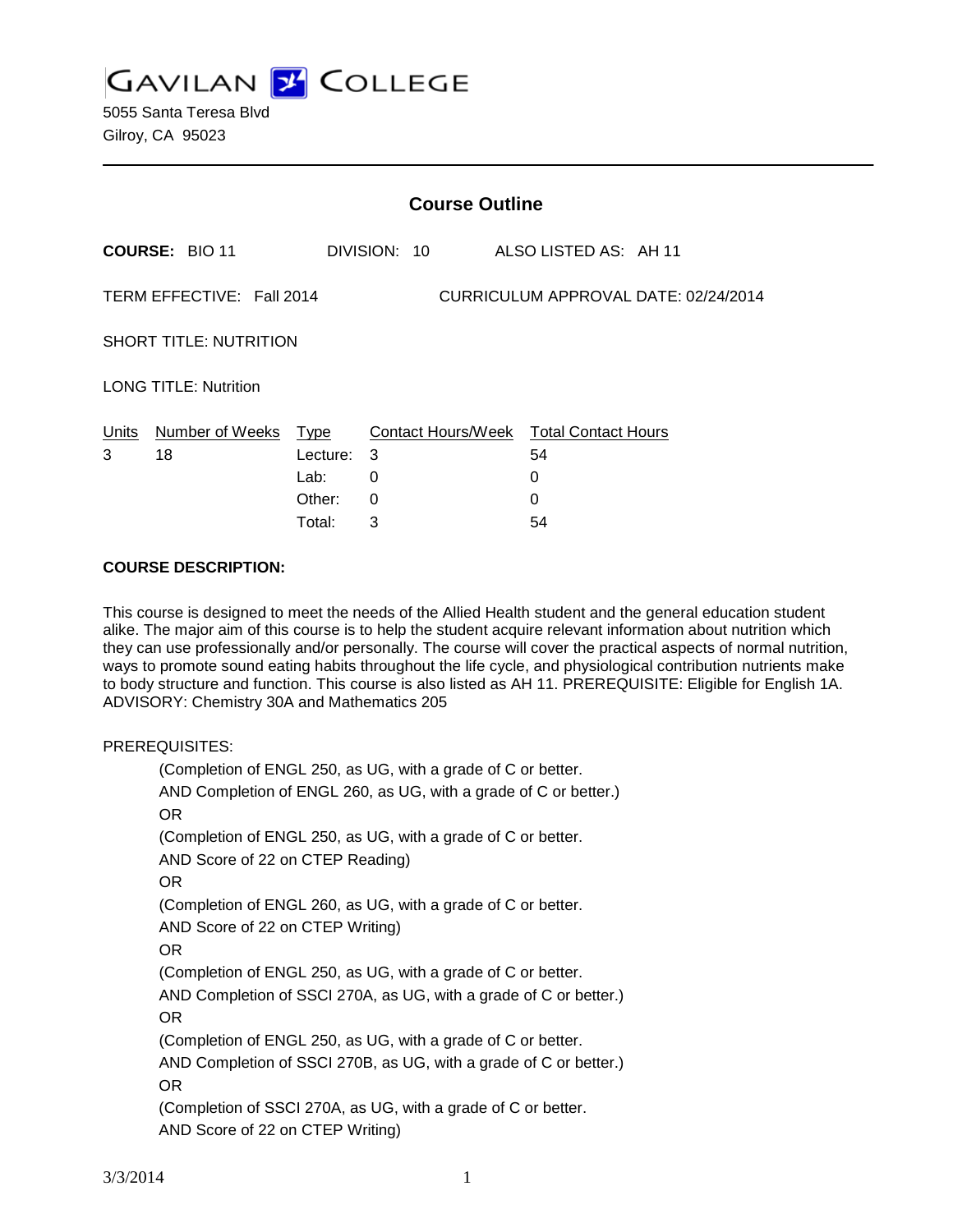OR

(Completion of SSCI 270B, as UG, with a grade of C or better. AND Score of 22 on CTEP Writing) OR (Score of 22 on CTEP Reading AND Score of 22 on CTEP Writing) OR (Completion of ENGL 250P, as UG, with a grade of C or better. AND Completion of ENGL 260P, as UG, with a grade of C or better.) OR (Score of 3350 on Accuplacer English Reading AND Completion of ENGL 250, as UG, with a grade of C or better.) OR (Score of 1450 on Accuplacer English Writing AND Completion of ENGL 260, as UG, with a grade of C or better.) OR (Score of 1450 on Accuplacer English Writing AND Completion of SSCI 270A, as UG, with a grade of C or better.) OR (Score of 1450 on Accuplacer English Writing AND Completion of SSCI 270B, as UG, with a grade of C or better.) OR (Score of 1450 on Accuplacer English Writing AND Score of 3350 on Accuplacer English Reading)

COREQUISITES:

CREDIT STATUS: D - Credit - Degree Applicable

GRADING MODES

L - Standard Letter Grade

REPEATABILITY: N - Course may not be repeated

SCHEDULE TYPES:

- 02 Lecture and/or discussion
- 05 Hybrid
- 72 Dist. Ed Internet Delayed

#### **STUDENT LEARNING OUTCOMES:**

1. Use scientific facts and principles to critically analyze nutrition information and use the information to assess personal diet and the diets of other cultures.

Measure: Homework, Oral Presentation, Dietary Self Study, Internet Assignments, Group Discussion, Exams

PLO: 2,3,4,5,6 ILO: 2,3,7,6,4,1 GE-LO: A1,A2,A5,A6,B1,B5,B6,B8,E1,E3,F1,F2 Year assessed or anticipated year of assessment: 2013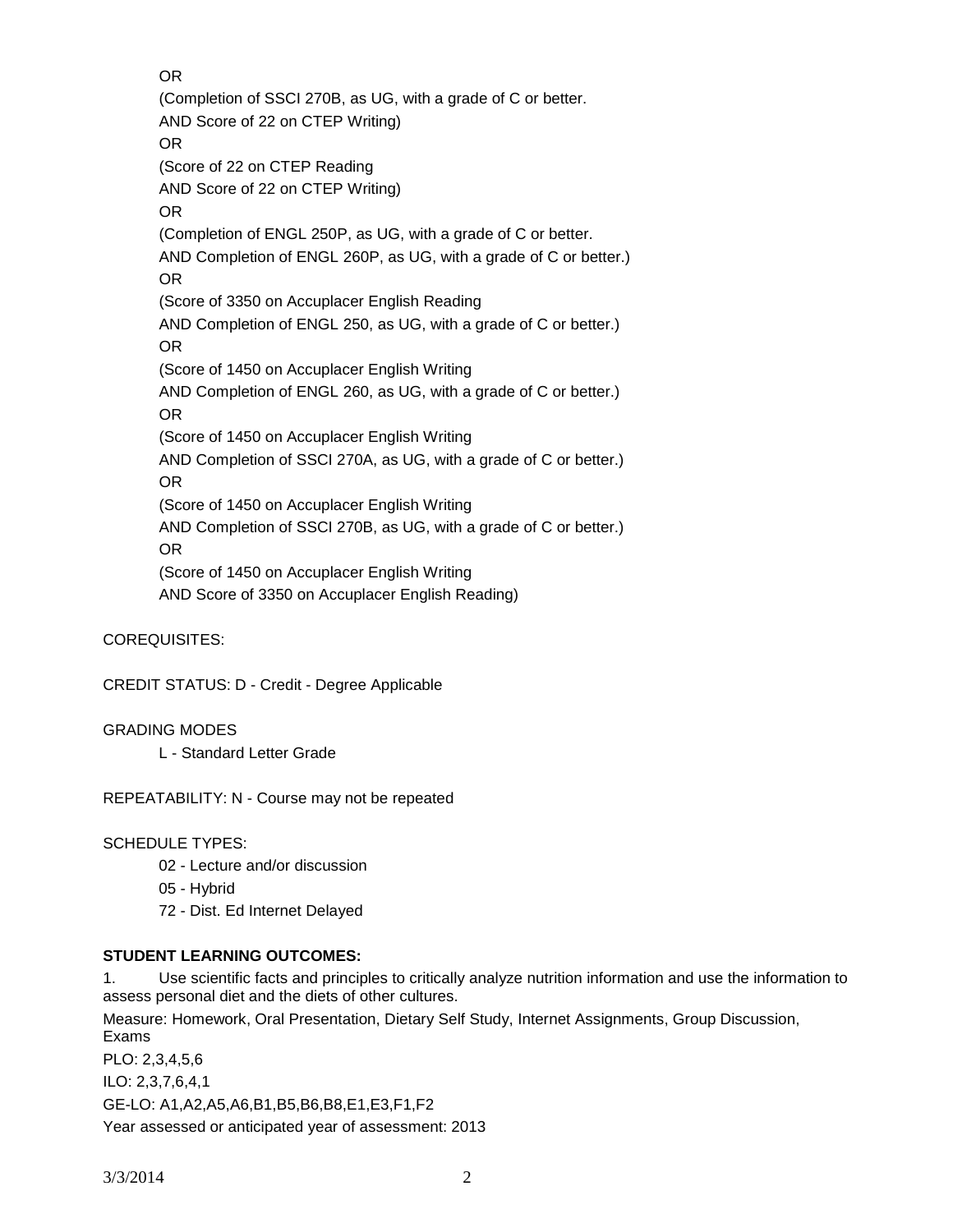2. Evaluate nutrition information for accuracy and reliability.

Measure: Homework, Oral Presentation, Dietary Self Study, Internet Assignments, Group Discussion, Exams

PLO: 2,3,4,5,6

ILO: 2,3,7

GE-LO: A1,A2,A5,A6,B1,B5,B6,B8,E1,E3,F1,F2

Year assessed or anticipated year of assessment: 2013

3. Analyze and identify the relationship between nutrition and health.

Measure: Homework, Oral Presentation, Dietary Self Study, Internet Assignments, Group Discussion, Exams PLO: 2,3,4,5,6

ILO: 2,3,6,7,1

GE-LO: A1,A2,A5,A6,B1,B5,B6,B8,E1,E3,F1,F2

Year assessed or anticipated year of assessment: 2013

4. Differentiate among food habits and practices related to traditional foods and preparation techniques in selected cultures or religions.

Measure: Homework, Oral Presentation, Dietary Self Study, Internet Assignments, Group Discussion, Exams PLO: 2,3,4,5,6

ILO: 2,3,4,7,1

GE-LO: A1,A2,A5,A6,B1,B5,B6,B8,E1,E3,F1,F2

Year assessed or anticipated year of assessment: 2013

5. Analyze nutritional problems of selected cultures and create a nutritionally balanced menu. Measure: Homework, Oral Presentation, Dietary Self Study, Internet Assignments, Group Discussion, Exams

PLO: 2,3,4,5,6 ILO: 2,3,4,7,1 GE-LO: A1,A2,A5,A6,B1,B5,B6,B8,E1,E3,F1,F2 Year assessed or anticipated year of assessment: 2013

CULTURAL DIVERSITY: This course promotes understanding of: Cultures and subcultures Cultural awareness Cultural inclusiveness Mutual respect among diverse peoples SLO # 1,4,5

### **CONTENT, STUDENT PERFORMANCE OBJECTIVES, OUT-OF-CLASS ASSIGNMENTS**

Curriculum Approval Date: 02/24/2014

WEEK HOURS Each week the students will read assigned chapters and complete assignments.

1 3 Introduction

3/3/2014 3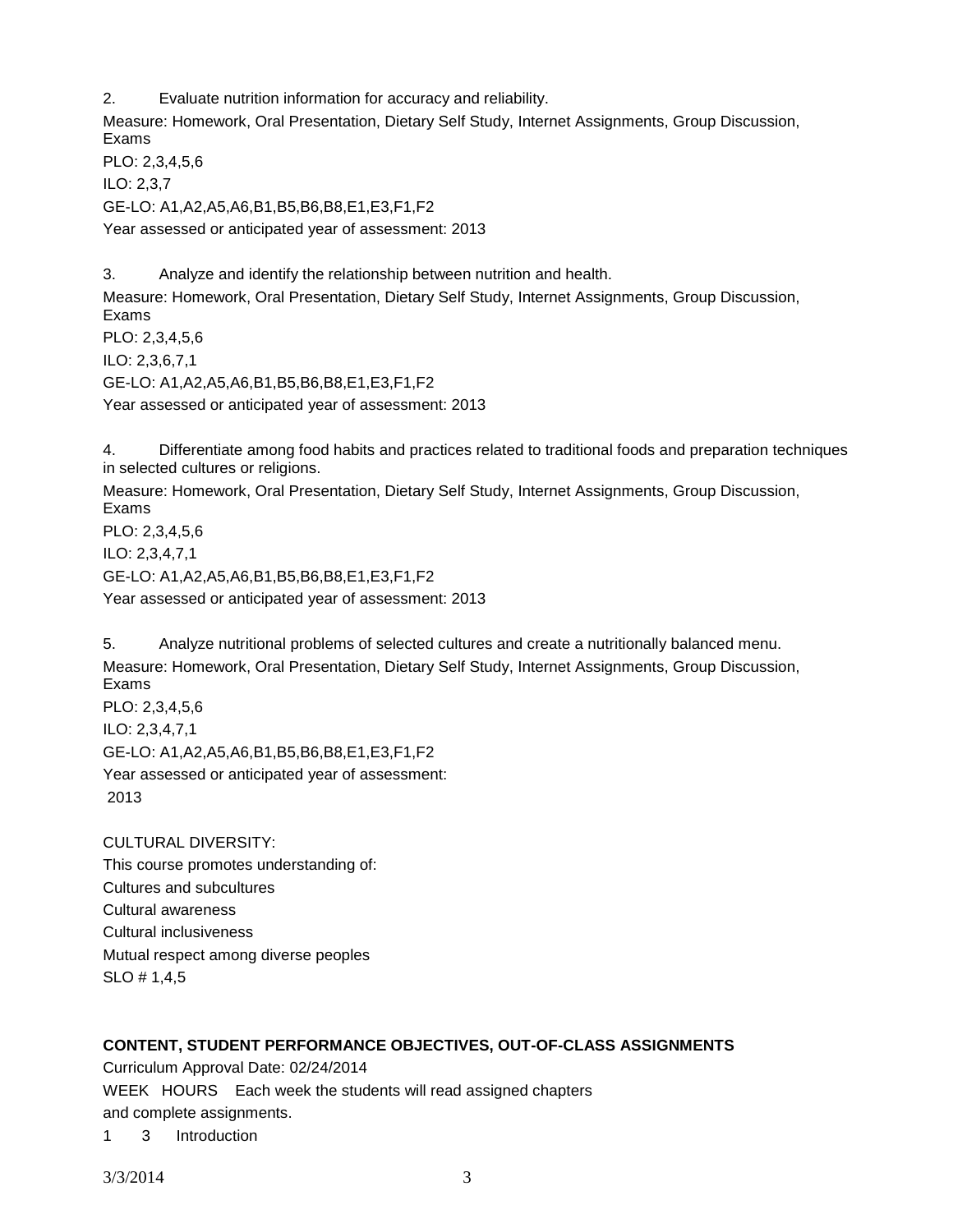Food Choices and Human Health Controversy #1 Who Speaks on Nutrition? 2 3 Nutrition Standards & Guidelines Controversy #2 The Mediterranean Diet Internet Assignment #1 3 3 The Remarkable Body Controversy #3 Should We Be Eating "Natural", "Cave-Person" Foods? 4 3 The Carbohydrates Controversy #4 Sugar and Alternative Sweeteners Internet Assignment #2 Exam #1 5 3 The Lipids Controversy #5 First Calories, Then Carbohydrates, Then Fat, Now What? 6 3 The Protein & Amino Acids Controversy #6 Vegetarians versus Meat Eaters 7 3 The Vitamins Controversy #7 Antioxidant Vitamins Exam #2 8 3 Water & Minerals Controversy #8 Should Anyone Diet to Lose Weight? Homework 1-7 due. Internet Assignment #3 9 3 Energy Balance & Weight Control Controversy #9 Osteoporosis & Calcium Oral presentation topic due 10 3 Nutrition & Physical Activity Controversy #10 Eating Disorders Internet Assignment #4 due Exam #3 11 3 Nutrition & Disease Prevention Controversy #11 Alcohol and Nutrition 12 3 Life Cycle & Nutrition/Mother & Infant Controversy #12 Medicine, Other Drugs & **Nutrition** Dietary Self Study due Internet Assignment #5 due 13 3 Child, Teen & Older Adult 14 3 Food Technology & Food Safety Exam #4 15 3 Oral Presentations Homework 8-14 due 16 3 Oral Presentations Internet Assignment #6 due Internet Assignment #7 due (extra credit) 17 3 Oral presentations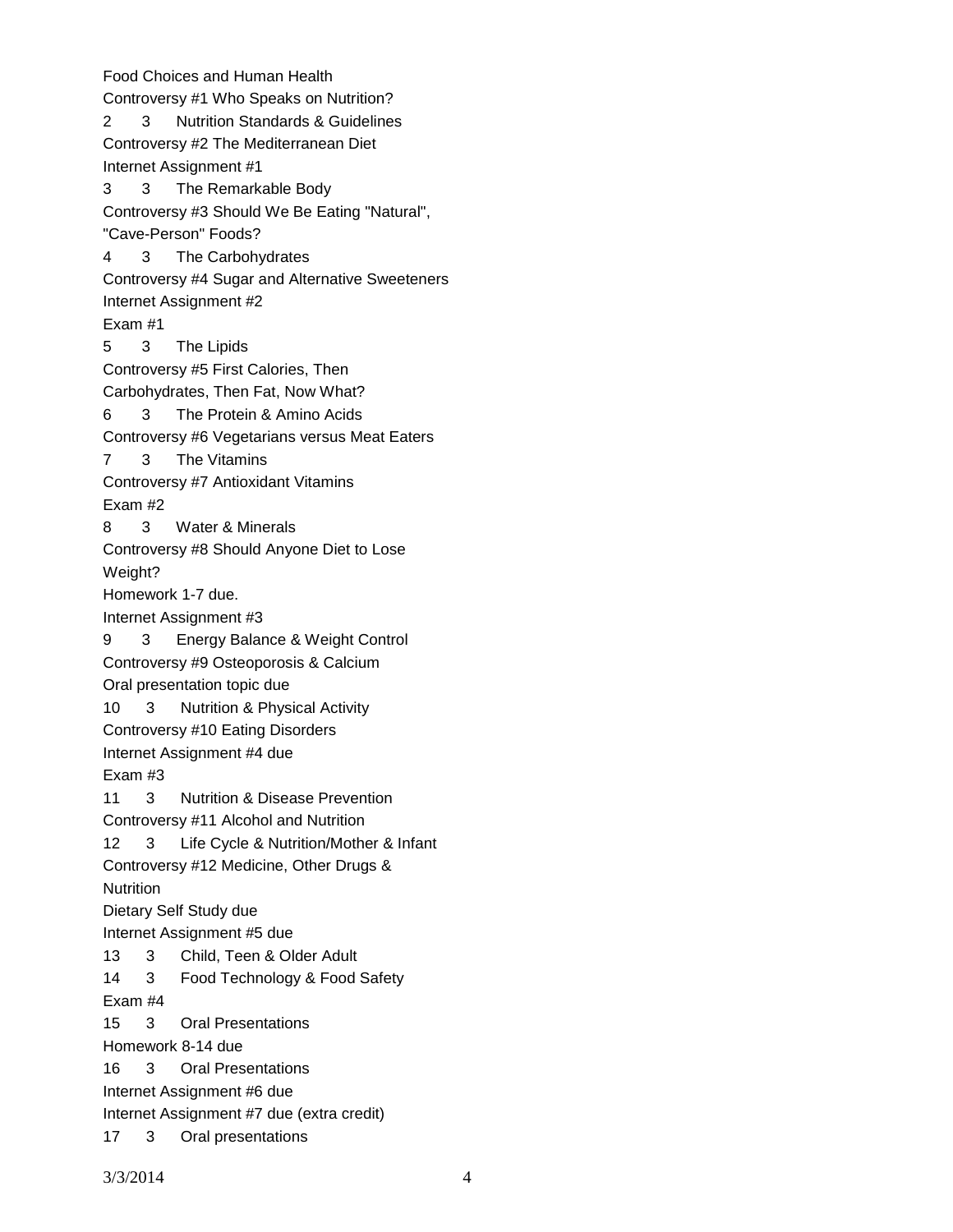# 18 2 Final Exam

ASSIGNMENTS:

Dietary Self-Study:

- 1. Required
- 2. Must be typed or neatly handwritten in ink.
- 3. Format see guidelines in self-study packet.
- 4. Late papers will be accepted up until the last class prior

to final exam. Papers will be penalized 10% or 20 points

for each week or fraction of a week that it is late. No excuses are accepted.

5. The extra credit portion of the paper is due when the self-study is due. No extra credit will be given for late papers.

6. Please include the grade sheet on the inside front cover of the self-study packet.

7. This project is worth 140 points.

- Weekly Homework:
- 1. Required

2. Purpose: The homework questions are designed to help you keep up with the enormous amount of information

presented in this class and help you study for quizzes.

3. Grading: Homework is due on the dates specified on the course outline. It will only be collected two (2)

times during the semester. You will be given 35 points for completed homework. No late homework will be

accepted.

4. Homework is worth 70 points (2 turn-in days).

Oral Presentations: You will choose a \*nutrition controversy

presented in your book or a \*current article

on a nutrition topic of your choice - required.

1. You will need to let me know your topic by 3/30/04 to avoid duplication of topics.

- 2. You will present in front of the class.
- 3. Have at least one visual aid: handout, overhead transparency, flip chart, poster, or video or prepare a

play and dress in costume.

- 4. Thorough coverage of your topic is expected.
- 5. Be creative and have fun!
- 6. Hand in a typed or neatly printed summary of your topic

presented (1 page minimum). Include references.

7. This project is worth 50 points.

\*You are expected to use other resources besides your textbook

and nutrition articles selected.

### STUDENT LEARNING OUTCOMES:

1. Student will utilize the language of nutrition, including equations to assess percentage of dietary fat and sugar on food labels and in diets.

ILO: 2, 1, 3, 4, 6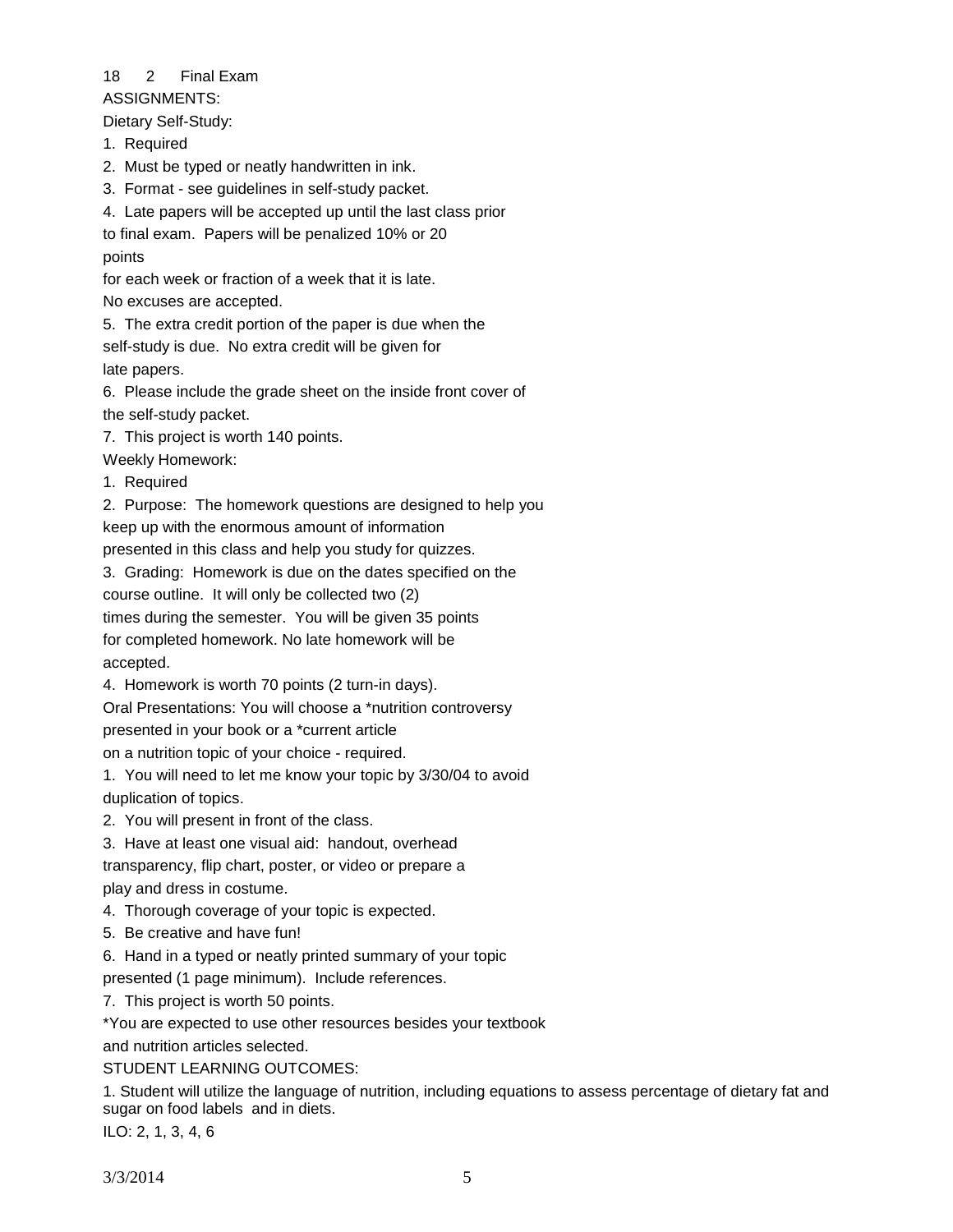MEASURE: Homework, Oral presentation, Dietary self-study, Internet

assignments, Group discussion, Exams

2. Student will describe the path food takes from intake to excretion, identifying the function of major organs in the digestive tract.

ILO: 2, 1, 3, 4, 6

MEASURE: Homework, Oral presentation, Dietary self-study, Internet assignments, Group discussion, Exams

3. Student will describe the fundamentals of absorption and metabolism that transform food into cellular energy.

ILO: 1, 2, 3

MEASURE: Homework, Oral presentation, Dietary self-study, Internet

assignments, Group discussion, Exams

4. Student will identify risk factors in food handling from store to table (related to food-borne illness).

ILO: 2, 1, 3, 4, 6

MEASURE: Homework, Oral presentation, Dietary self-study, Internet

assignments, Group discussion, Exams

5. Student will describe the different roles of the macronutrients, including fiber.

ILO: 2, 1, 3, 4, 6

MEASURE: Homework, Oral presentation, Dietary self-study, Internet

assignments, Group discussion, Exams

6. Student will identify a main function for each micronutrient.

ILO: 2, 1, 3, 4, 6

MEASURE: Homework, Oral presentation, Dietary self-study, Internet

assignments, Group discussion, Exams

7. Student will define the body's ability to regulate weight and develop strategies to maintain appropriate weight.

ILO: 2, 1, 3, 4, 6

MEASURE: Homework, Oral presentation, Dietary self-study, Internet

assignments, Group discussion, Exams

8. Student will use own dietary data to compare to Recommended Dietary Allowances/Dietary Reference Intakes; make recommendations for Changes that will promote optimum health.

ILO: 2, 1, 3, 4, 6

MEASURE: Dietary self-study, Group discussion, Homework, Internet

assignments

9. Student will relate the scientific method to dietary health claims and assess for accuracy.

ILO: 2, 1, 3, 4, 6?

MEASURE: Dietary self-study, Group discussion, Homework, Internet

assignments

10. Student will develop a personalized dietary strategy that will promote good health by synthesizing classroom

information on macro- and micronutrients and their food

sources.

ILO: 2, 1, 3, 4, 6

MEASURE: Dietary self-study, Group discussion, Homework, Internet

assignments

11. Student will analyze nutritional adequacy of fad diets.

ILO: 2, 1, 3, 4, 6

MEASURE: Dietary self-study, Group discussion, Homework, Internet

assignments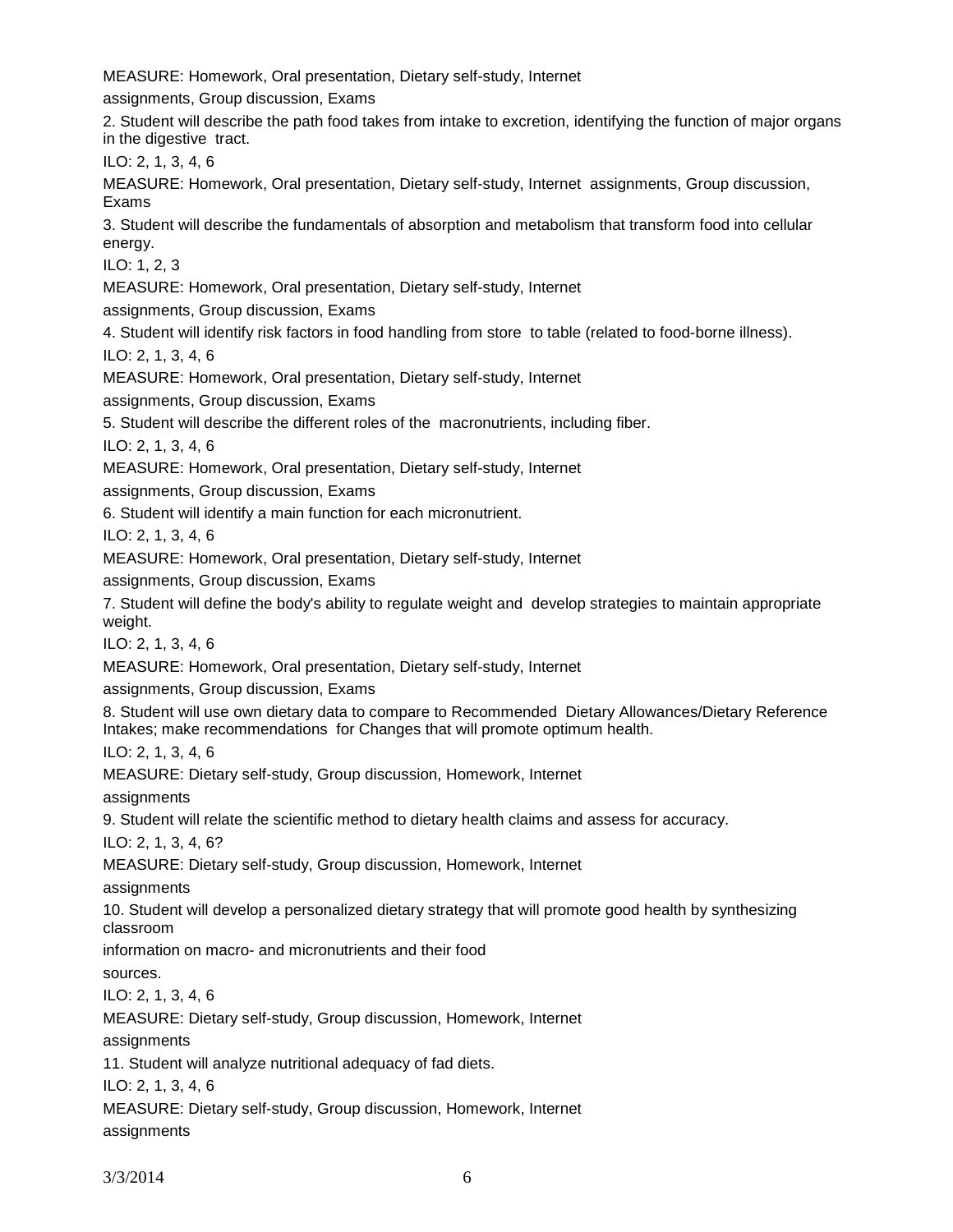12. Student will assess own home kitchen and food preparation habits to reduce risk of food-borne illness. ILO: 2, 1, 3, 4, 6

MEASURE: Dietary self-study, Group discussion, Homework, Internet

assignments

13. Student will use concepts of energy in food production and transportation to determine environmental cost of

food.

ILO: 2, 1, 3, 4, 6

MEASURE: Dietary self-study, Group discussion, Homework, Internet

assignments

14. Student will examine information from research articles into written report.

ILO: 2, 1, 3, 4, 6

MEASURE: Dietary self-study, Group discussion, Homework, Internet

assignments

15. Student will determine nutritional adequacy of own diet, compare to dietary standards and report results in written

report.

ILO: 1, 2, 3, 4, 6

MEASURE: Dietary self-study, Group discussion, Homework, Internet

assignments

16. Student will describe articles that portray opposing viewpoints regarding bio-engineered food.

ILO: 2, 1, 3, 4, 6

MEASURE: Homework, Oral presentation, Dietary self-study, Internet assignments, Group discussion, Exams

17. Student will examine how body actually utilizes macronutrients in relation to philosophy of current diet fad (e.g. low carbohydrate-high protein metabolism).

ILO: 2, 1, 3, 4, 6

MEASURE: Homework, Oral presentation, Dietary self-study, Internet assignments, Group discussion, Exams

18. Student will utilize computer software program to analyze personal diet.

ILO: 2, 1, 3, 4, 6

MEASURE: Homework, Oral presentation, Dietary self-study, Internet assignments, Group discussion, Exams

19. Student will apply skills in conducting library research (professional journals, computer data bases, etc.). ILO: 2, 1, 3, 4, 6

MEASURE: Homework, Oral presentation, Dietary self-study, Internet assignments, Group discussion, Exams

20. Student will analyze insights into how different cultures meet their dietary needs.

ILO: 2, 1, 3, 4, 6

MEASURE: Homework, Oral presentation, Dietary self-study, Internet

### **METHODS OF INSTRUCTION:**

Lecture, small group discussion, student presentations

### **METHODS OF EVALUATION:**

The types of writing assignments required: Written homework Reading reports Lab reports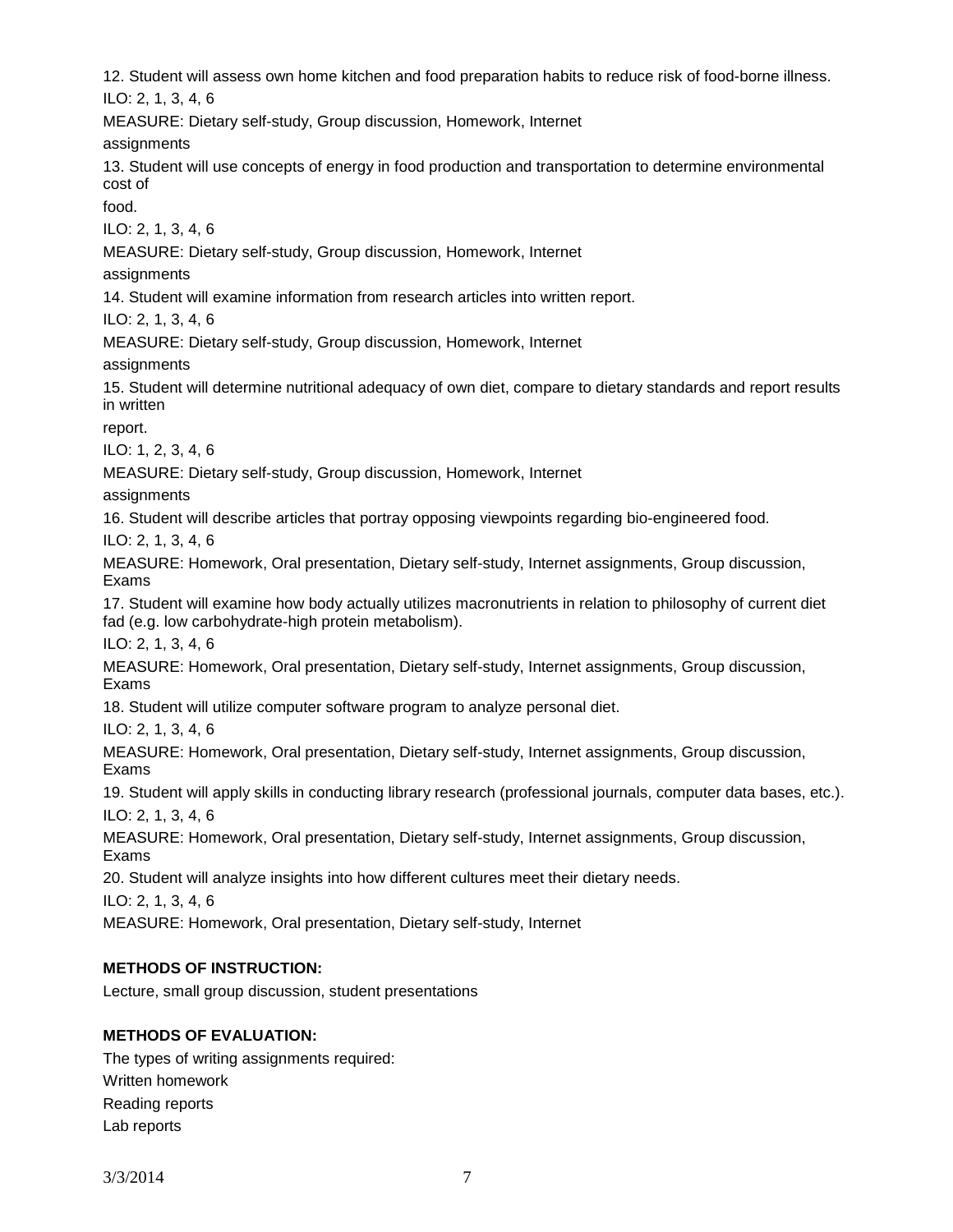Essay exams Term papers Other: Dietary self-study, internet assignments The problem-solving assignments required: Lab reports Exams Other: Oral presentations The types of skill demonstrations required: None The types of objective examinations used in the course: Multiple choice True/false Matching items Completion Other category: None The basis for assigning students grades in the course: Writing assignments: 35% - 85% Problem-solving demonstrations: 20% - 80% Skill demonstrations: 0% - 0% Objective examinations: 40% - 70% Other methods of evaluation: 0% - 0%

#### **REPRESENTATIVE TEXTBOOKS:**

Required: Whitneyand Sizer, Nutrition Concepts and Controversies, Brooks/Cole, 2012, or other appropriate college level text. ISBN: 9781133628187 Reading level of text, Grade: 13th Verified by: KBedell

#### **ARTICULATION and CERTIFICATE INFORMATION**

Associate Degree: GAV E2, effective 200850 GAV F, effective 200850 CSU GE: CSU E2, effective 200850 IGETC: CSU TRANSFER: Transferable CSU, effective 200850 UC TRANSFER: Transferable UC, effective 200850

# **SUPPLEMENTAL DATA:**

Basic Skills: N Classification: I Noncredit Category: Y Cooperative Education: